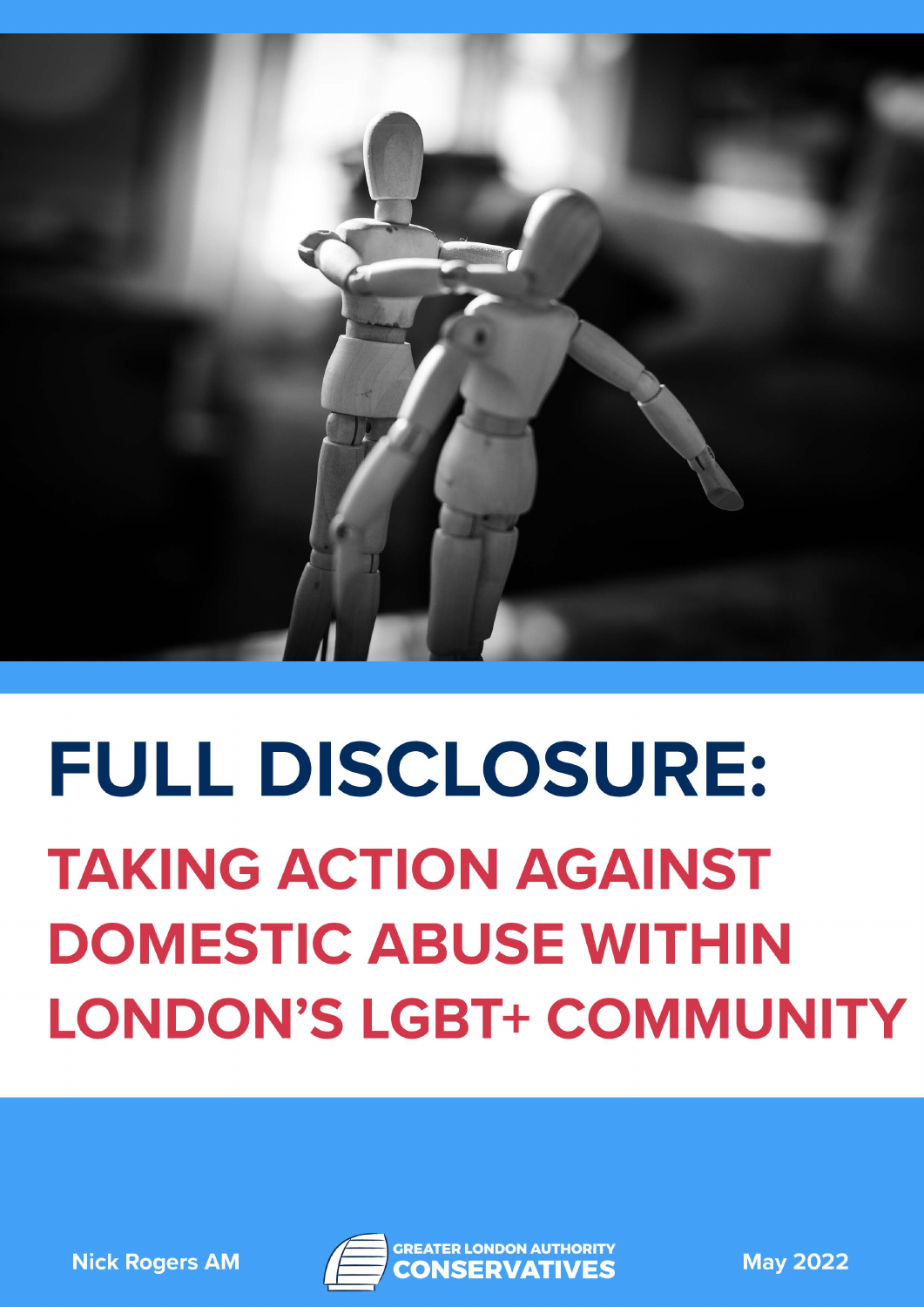# **Contents**

| <b>Introduction</b>                                                                   | $\overline{\mathbf{2}}$ |
|---------------------------------------------------------------------------------------|-------------------------|
| <b>Recommendations</b>                                                                | 3                       |
| <b>The Current Situation</b>                                                          | 4                       |
| <b>What the Mayor and Metropolitan Police Service are</b><br>doing                    | 6                       |
| <b>How to increase reporting of LGBT+ Domestic</b><br>Abuse, including recognising it | 8                       |
| <b>How to prevent LGBT+ Domestic Abuse</b>                                            | 9                       |
| <b>How to better address LGBT+ Domestic Abuse once</b><br>it occurs                   | 10                      |
| <b>Recommendations</b>                                                                | 12                      |
| <b>Conclusion</b>                                                                     | 13                      |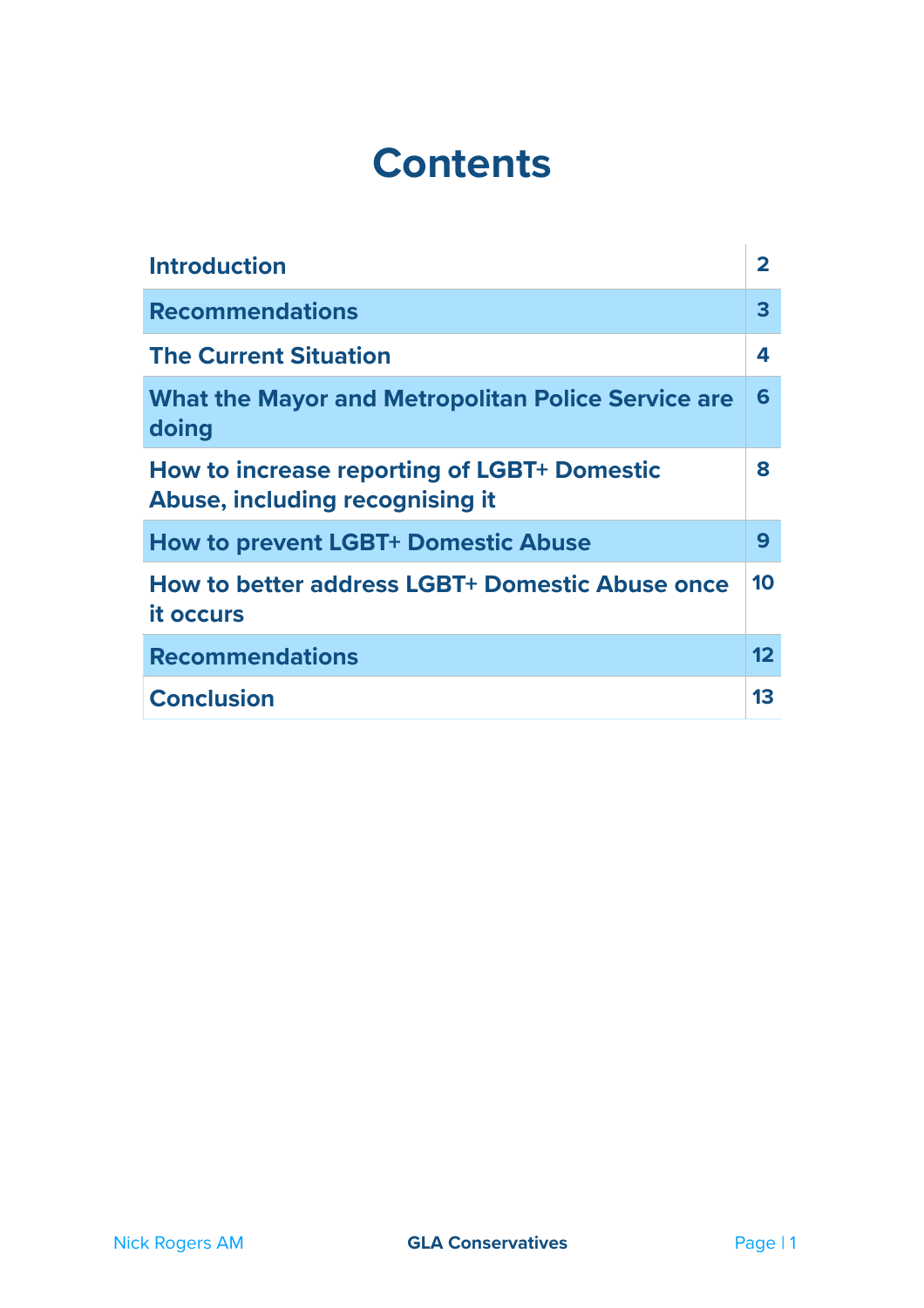#### **Introduction**



The London Assembly is the voice of London, and that voice is most powerful when it is raised in support of the most vulnerable in our city. LGBT+ domestic abuse victims are without question in that category. The number of victims in London is growing relentlessly, against a backdrop of underreporting, poorly-resourced services and an often-uncomprehending criminal justice system.

Many LGBT+ people come to London because they want to find a safe place. They want to fit in, to be the best versions of themselves, to find love, to be happy – I know, because this is my

story, too. Tragically, for some the dream becomes a nightmare as they find themselves victims of domestic abuse.

Those who find themselves in this deeply unpleasant situation often encounter services that are not marketed at them, and are therefore less accessible. Those services that are marketed at them are often chronically underfunded and struggle with capacity. For example, leading LGBT+ domestic abuse charities were so stretched they struggled to find time to meet with me and my team, despite the fact this report is about how their work can be supported.

Those victims who do manage to access services find they are often inappropriate, incorrectly structured for LGBT+ people and under-resourced. The situation is untenable, with increasing demand meeting an increasingly struggling sector. And all this takes place against the backdrop of massive under-reporting of domestic abuse in London's LGBT+ community.

Something has to change. This report offers some tentative suggestions about how to tilt the pitch back in the favour of LGBT+ victims. It looks at how to prevent domestic abuse in the LGBT+ community, how to improve reporting of it so the true picture in London is known and how to ensure better outcomes for victims when these offences occur.

I hope colleagues on the London Assembly – and beyond – will take up the recommendations in this report and join me in advocating for LGBT+ victims of domestic abuse across London.

**- Nick Rogers**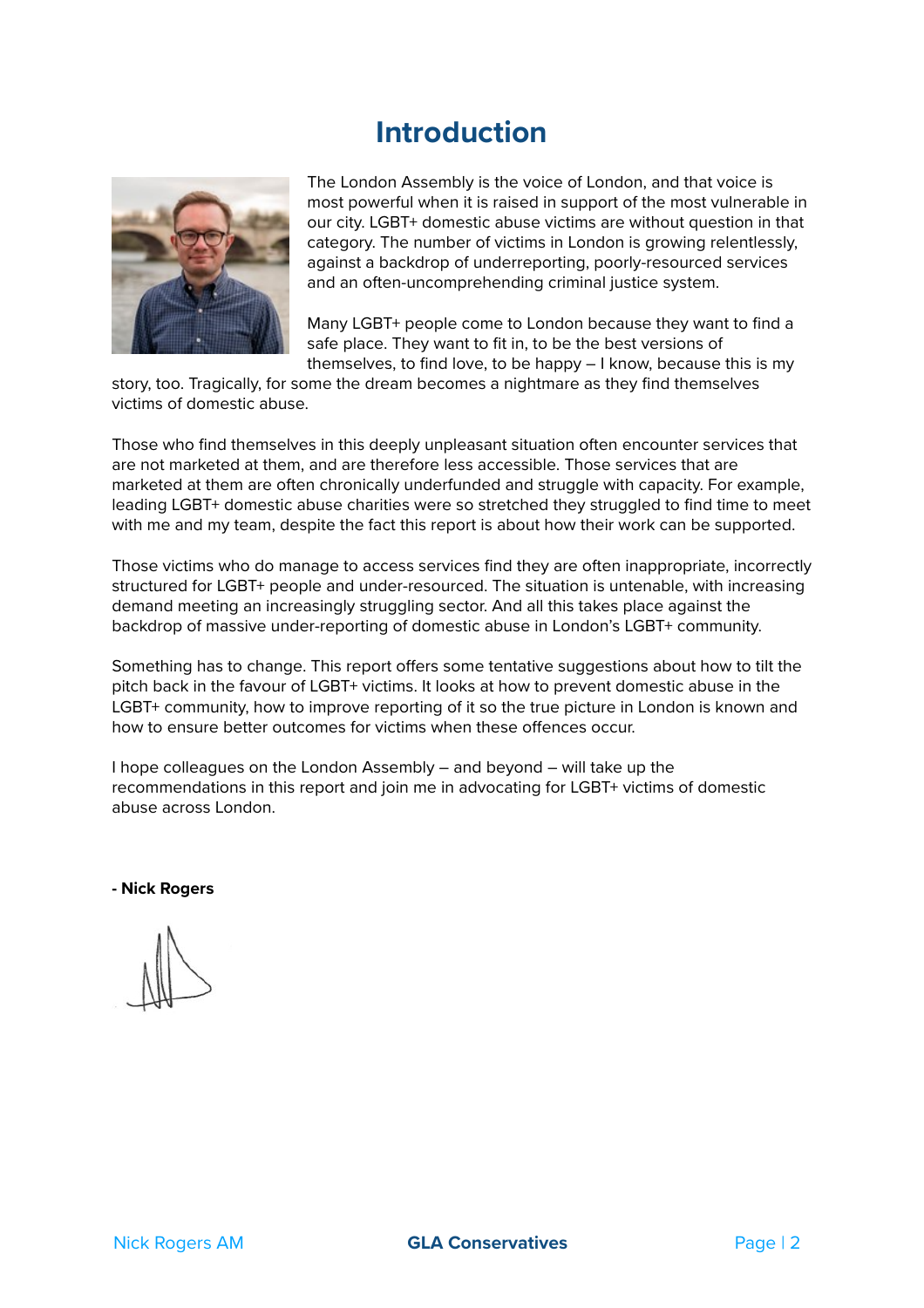### **Recommendations**

- **Recommendation One**: MOPAC should recommence funding to provide emergency accommodation for LGBT+ victims of domestic abuse on a permanent basis.
- **Recommendation Two:** The Mayor should advertise LGBT domestic abuse awareness and information on victim support on the TfL network.
- **Recommendation Three:** The Mayor should update the LGBTQ+ Venues Charter to include the displaying of public health and safety information for the LGBT+ community, including information on domestic abuse.
- **Recommendation Four:** Extend the Metropolitan Police's hate crime data sharing agreement with Galop to cover domestic abuse to assess the hidden demand, specifically the number of calls to their helpline.
- **Recommendation Five:** MOPAC to explore launching a specialist programme to address the behaviour of LGBT+ perpetrators.
- **Recommendation Six:** The Government should update the section on vulnerability within the Code of Practice for Victims of Crime in England and Wales, to specifically consider sexual orientation.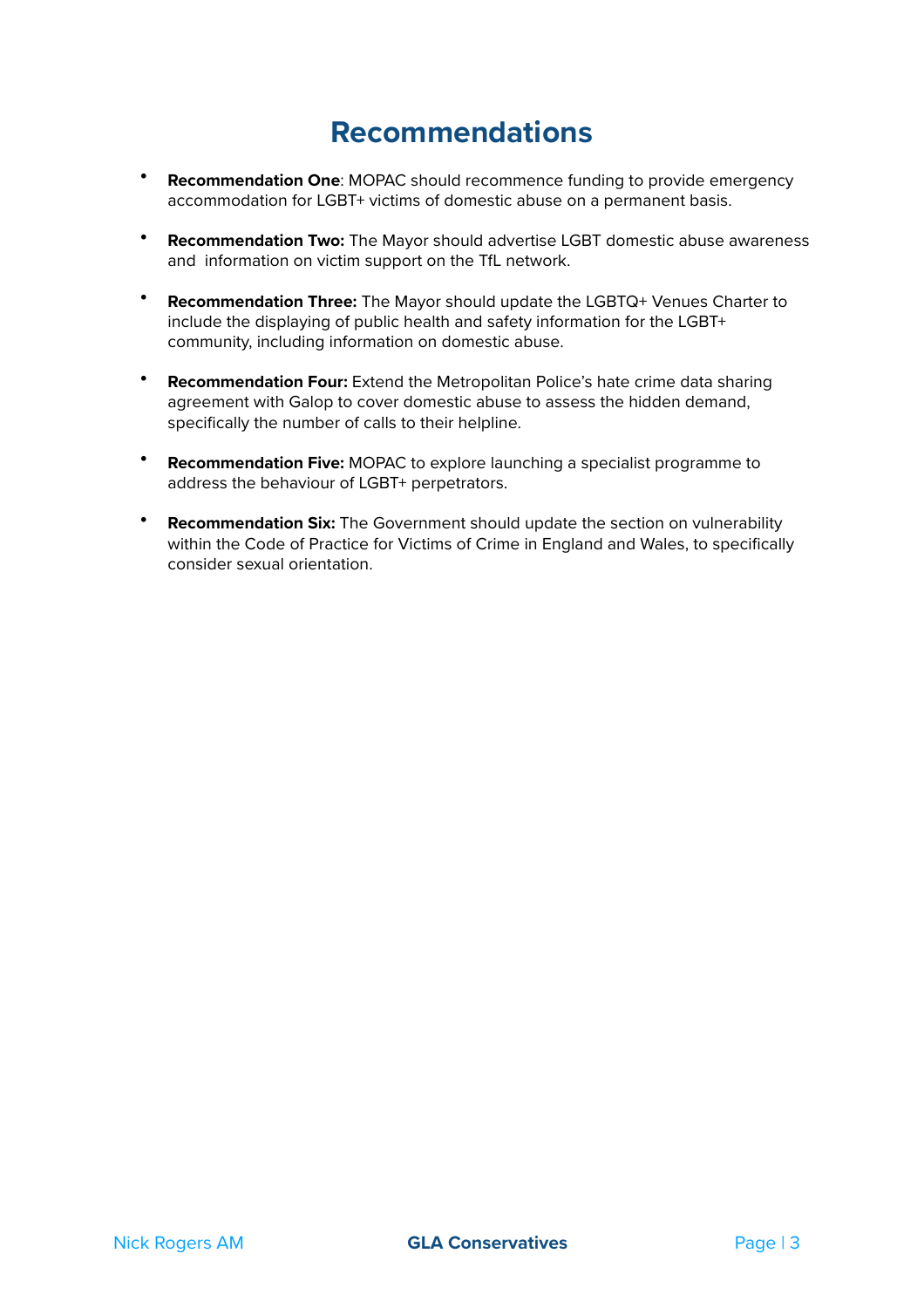# <span id="page-4-13"></span><span id="page-4-11"></span><span id="page-4-9"></span>**The Current Situation**

LGBT+ domestic abuse is a growing issue in London. During Sadiq Khan's first year as Mayor, in the financial year 2016/2017 there were 607 offences reported. By 2020/21 this had risen to 793, an increase of 3[1](#page-4-0) per cent.<sup>1</sup>

<span id="page-4-10"></span>While these statistics account for around one per cent of all domestic abuse offence, this offence is rather widespread within the LGBT+ community, with 38.4% having experienced domestic abuse at some point in their lives, which demonstrates there is significant underreporting.<sup>[2](#page-4-1)</sup> In particular, studies have shown that gay men are less likely to report or recognise domestic abuse compared to lesbian or bisexual women[.](#page-4-2)<sup>[3](#page-4-2)</sup> The same survey showed that 40% of the female respondents and 35.2% of the male respondents reported being victims of domestic abuse[.4](#page-4-3)

<span id="page-4-12"></span>This will be a bigger problem in London than elsewhere, not only because London has the highest population in the UK, but also because it has a higher proportion of its population identifying as part of the gay community than the rest of the country. In the latest ONS statistics (2019), 2.6% of London's population identified as gay or lesbian, 1.2% as bisexual and 0.7% other. London also had 6.5% say they don't know or refused to answer.

On average LGBT+ victim satisfaction is -4 compared to the baseline for London. [5](#page-4-4)

<span id="page-4-14"></span>There is already some help for members of the LGBT+ community who suffer from domestic abuse. Galop provides a specialist helpline and provides advice for those seeking help. They also provide an online chat service.<sup>6</sup>

<span id="page-4-15"></span>Galop say that there are types of domestic abuse specific to the LGBT+ community.<sup>[7](#page-4-6)</sup> This may make it harder to identify LGBT+ domestic abuse because the signs may be different, and those who have worked with domestic abuse victims in the heterosexual community may not immediately recognise these. [8](#page-4-7)

<span id="page-4-17"></span><span id="page-4-16"></span>This leads onto the wider issues of the police working with the LGBT+ community and the issues whichaffect them. Victim satisfaction among the LGBT+ community in London is eight percent lower than among all Londoners[.9](#page-4-8)

<span id="page-4-0"></span><https://www.london.gov.uk/questions/2021/2403> [1](#page-4-9)

<span id="page-4-1"></span><https://www.bma.org.uk/media/1793/bma-domestic-abuse-report-2014.pdf> page 32 [2](#page-4-10)

<span id="page-4-2"></span><https://interventionsalliance.com/domestic-abuse-in-lgbt-communities/> 2.0 [3](#page-4-11)

<span id="page-4-3"></span><https://www.bma.org.uk/media/1793/bma-domestic-abuse-report-2014.pdf> page 32 [4](#page-4-12)

<span id="page-4-4"></span><https://www.london.gov.uk/what-we-do/mayors-office-policing-and-crime-mopac/data-and-statistics/public-voice-dashboard> [5](#page-4-13)

<span id="page-4-5"></span><https://galop.org.uk/types-of-abuse/domestic-abuse/> [6](#page-4-14)

<span id="page-4-6"></span><https://galop.org.uk/types-of-abuse/domestic-abuse/> [7](#page-4-15)

<span id="page-4-7"></span><sup>8</sup> <https://www.london.gov.uk/publications/police-and-crime-plan-2021-25> 5.4

<span id="page-4-8"></span>[https://www.met.police.uk/SysSiteAssets/media/downloads/force-content/met/about-us/met-business-plan-2021-22-quarter-2-](https://www.met.police.uk/SysSiteAssets/media/downloads/force-content/met/about-us/met-business-plan-2021-22-quarter-2-progress-report.pdf) [9](#page-4-17) [progress-report.pdf](https://www.met.police.uk/SysSiteAssets/media/downloads/force-content/met/about-us/met-business-plan-2021-22-quarter-2-progress-report.pdf)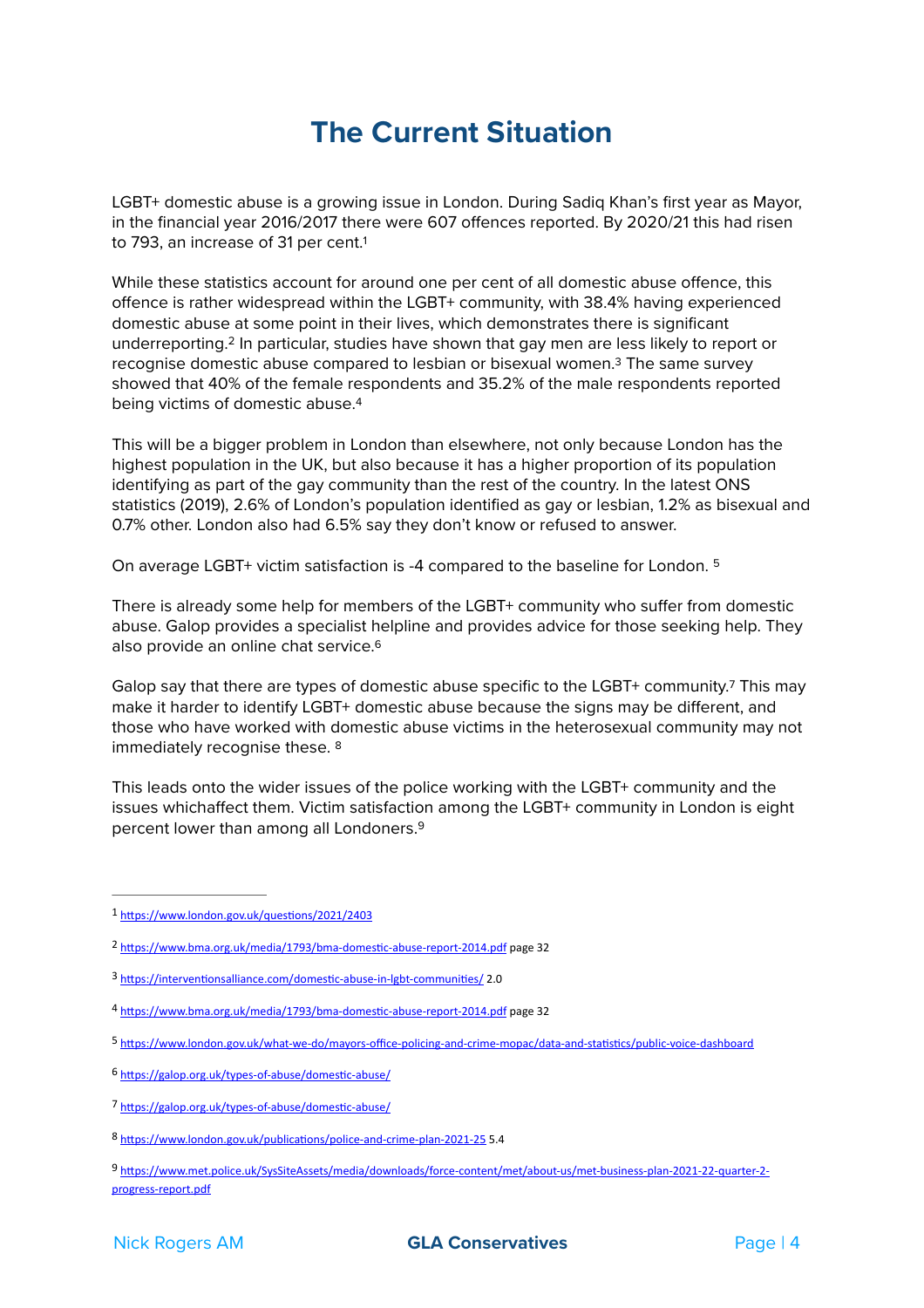<span id="page-5-3"></span> In response to the Stephen Port murders case the Metropolitan Police Service (MPS) has createdlocal LGBT+ police advisor roles.<sup>[10](#page-5-0)</sup> They also provide training on LGBT+ issues. There are currently over 160 officer and staff LGBT+ Advisers. This cohort includes a mix of regular police officers from Constable to Inspector ranks, police staff and PCSOs, volunteer Special Constables and Liaison Officers.[11](#page-5-1)

<span id="page-5-5"></span><span id="page-5-4"></span>Further to this, the MPS already has an LGBT+ Advisory Group, which advises on and monitors police issues which affect LGBT+ people who live in, work in, study in or are visiting London.[12](#page-5-2)

<span id="page-5-0"></span> $10$  London Assembly Police and Crime Committee,  $25/1/2022 - 10:30$ 

<span id="page-5-1"></span>[https://www.met.police.uk/SysSiteAssets/media/downloads/force-content/met/about-us/Background-to-business-plan-Force-](https://www.met.police.uk/SysSiteAssets/media/downloads/force-content/met/about-us/Background-to-business-plan-Force-Management-Statement-June-2021.pdf) [11](#page-5-4) [Management-Statement-June-2021.pdf page 109](https://www.met.police.uk/SysSiteAssets/media/downloads/force-content/met/about-us/Background-to-business-plan-Force-Management-Statement-June-2021.pdf) 

<span id="page-5-2"></span><sup>12</sup> <http://www.lgbtag.org.uk/search/label/group>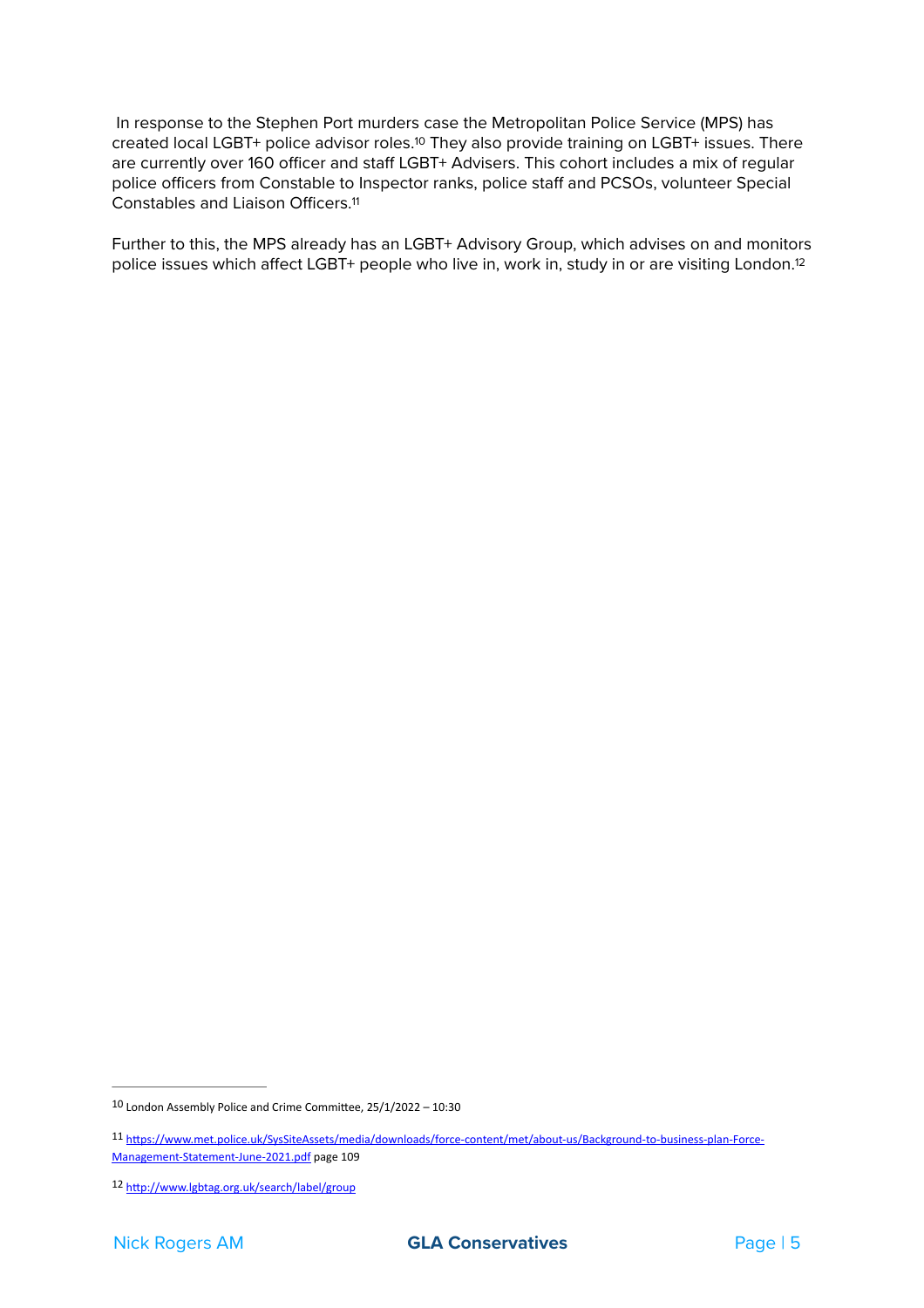# **What the Mayor and Metropolitan Police Service are doing**

During the pandemic, the Mayor's Office for Policing and Crime (MOPAC) provided emergency accommodation for LGBT+ victims of domestic abuse to escape abuse and find safe refuge. However, the contract for this service has come to an end. The service was well received, it had 129 referrals it total, however, this was for 4 bed spaces which shows there is high demand[.13](#page-6-0)

<span id="page-6-5"></span><span id="page-6-4"></span>The Outside project which ran the service would like to open a permanent refuge for LGBT+ survivors.[14](#page-6-1)

Usual provision of emergency accommodation may not be suitable because LGBT+ victims will be more likely to have the perpetrator as the same sex as themselves, therefore may be nervous or unwilling to go into single sex accommodation.

<span id="page-6-6"></span>There is the funding available to provide this. The Mayor has recently announced funding of £23.2m on a recurring basis towards schemes tackling violence and protecting the victims of violence.[15](#page-6-2)

**Recommendation**: MOPAC should recommence funding to provide emergency accommodation for LGBT+ victims of domestic abuse on a permanent basis.

In response to a written question, asking what is being done to address LGBT+ domestic abuse, the Mayor replied:

*"Tackling the heinous crime of domestic abuse in the capital remains a key priority for me. My O*ffi*ce for Policing and Crime commission a range of services to both tackle the behaviour of perpetrators of domestic abuse, and to provide support for victims and survivors.* 

*"The London Victim and Witness Service provides specialist support to all victims of domestic abuse in London regardless of their identity.* 

<span id="page-6-7"></span>*"This includes specialist provision for LGBT+ victims. The MPS Public Protection Improvement Plan seeks to improve the response and work of the police to these crimes. The MPS is also working closely with leading LGBT+ organisations to build relationships and understand the best ways to tackle specific concerns arising within the community.["16](#page-6-3)*

The MPS is introducing new training on LGBT+ policing issues. During a Police and Crime Committee Meeting on 23rd February 2022, Sir Stephen House, the Deputy Commissioner of the MPS said:

<span id="page-6-0"></span>[<sup>13</sup>](#page-6-4) Email from the Outside Project  $-10/2/22$ 

<span id="page-6-1"></span> $14$  Meeting held with the outside project on 8<sup>th</sup> March 2022

<span id="page-6-2"></span>[<sup>15</sup>](#page-6-6) https://www.london.gov.uk/sites/default/files/part\_1 - mayors\_background\_statement\_2022-23.pdf page 10

<span id="page-6-3"></span><https://www.london.gov.uk/questions/2021/3745> *[16](#page-6-7)*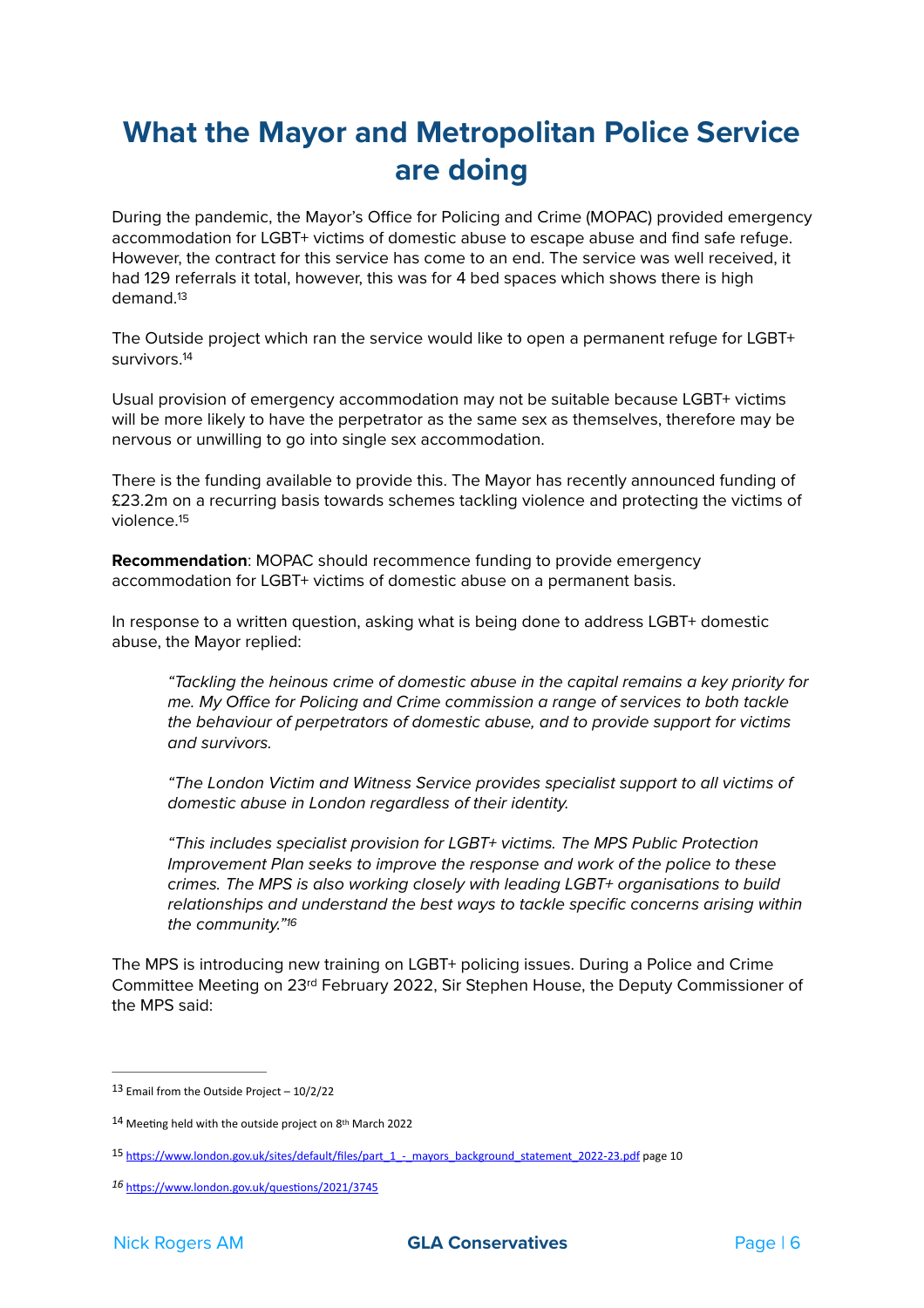*"We are bringing in a whole raft of new training for o*ffi*cers, all the way from new recruits through to detectives, in terms of e*ff*ectively spotting issues. There should be that natural curiosity and nosiness that we expect, frankly, from police o*ffi*cers to go, "Oh, that's a bit strange, isn't it?" which seems to have been lost, possibly through overwork, possibly through lack of supervision or too wide a supervision.["17](#page-7-0)*

<span id="page-7-3"></span><span id="page-7-2"></span>During Mayor's Question Time in March 2022, the Mayor said there is £1 million of support for LGBT+ victims of domestic and sexual violence for 2021/22 and 22/23 to provide specialist support to stay in safe accommodation and to ensure that they all can access support when needed. Further to this there is an £11.3 million fund for domestic abuse which will also support LGBT+ victims as well as others. This will be used to fund Galop to provide a pan-London caseworker and to allow Stonewall Housing to provide housing information, advice and support for LGBT+ victims of domestic abuse and to ensure they can live independently and rebuild their lives.[18](#page-7-1)

<span id="page-7-0"></span>[https://www.london.gov.uk/about-us/londonassembly/meetings/documents/b24275/Minutes%20-%20Appendix%201%20-](https://www.london.gov.uk/about-us/londonassembly/meetings/documents/b24275/Minutes%2520-%2520Appendix%25201%2520-%2520QA%2520MPS%2520and%2520MOPAC%2520Wednesday%252023-Feb-2022%252010.00%2520Police%2520and%2520Crime%2520Committee.pdf?T=9) *[17](#page-7-2)* [%20QA%20MPS%20and%20MOPAC%20Wednesday%2023-Feb-2022%2010.00%20Police%20and%20Crime%20Committee.pdf?T=9](https://www.london.gov.uk/about-us/londonassembly/meetings/documents/b24275/Minutes%2520-%2520Appendix%25201%2520-%2520QA%2520MPS%2520and%2520MOPAC%2520Wednesday%252023-Feb-2022%252010.00%2520Police%2520and%2520Crime%2520Committee.pdf?T=9) pg 20

<span id="page-7-1"></span>[https://www.london.gov.uk/about-us/londonassembly/meetings/documents/b26342/Appendix%202%20-](https://www.london.gov.uk/about-us/londonassembly/meetings/documents/b26342/Appendix%25202%2520-%2520Oral%2520Answers%2520to%2520Questions%2520to%2520the%2520Mayor%2520Thursday%252024-Mar-2022%252010.00%2520London%2520Assembly%2520Ma.pdf?T=9) [18](#page-7-3) [%20Oral%20Answers%20to%20Questions%20to%20the%20Mayor%20Thursday%2024-](https://www.london.gov.uk/about-us/londonassembly/meetings/documents/b26342/Appendix%25202%2520-%2520Oral%2520Answers%2520to%2520Questions%2520to%2520the%2520Mayor%2520Thursday%252024-Mar-2022%252010.00%2520London%2520Assembly%2520Ma.pdf?T=9) [Mar-2022%2010.00%20London%20Assembly%20Ma.pdf?T=9](https://www.london.gov.uk/about-us/londonassembly/meetings/documents/b26342/Appendix%25202%2520-%2520Oral%2520Answers%2520to%2520Questions%2520to%2520the%2520Mayor%2520Thursday%252024-Mar-2022%252010.00%2520London%2520Assembly%2520Ma.pdf?T=9) page 31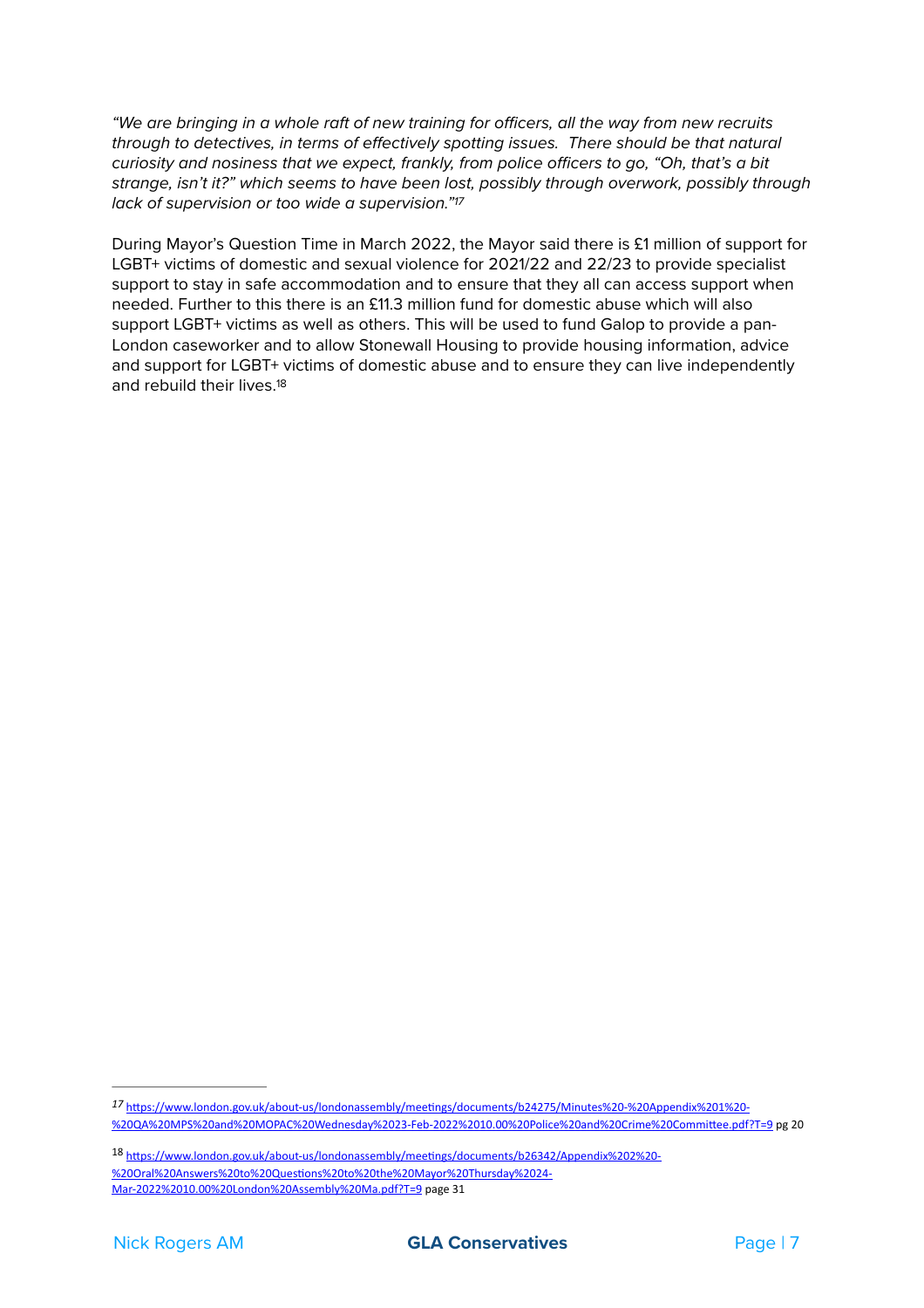# <span id="page-8-5"></span>**How to increase reporting of LGBT+ Domestic Abuse, including recognising it**

The current estimated population of London is 9.4 million.<sup>[19](#page-8-0)</sup> Given that 2.6% of London's population identify as gay or lesbian, 1.2% as bisexual and 0.7% as other, this equates to around 420,000 people in London – all of whom will use London servives. Given that 420,000 people is a large audience, the Mayor could use Transport for London's (TfL) advertising space on the underground and buses to advertise LGBT+ domestic abuse awareness and information on victim support. The population figure may be higher due to those who refused to answer or said they do not know their sexual orientation in the survey.

**Recommendation:** The Mayor should advertise LGBT+ domestic abuse awareness and information on victim support on the TfL Network.

<span id="page-8-6"></span>London has a LGBTQ+ Venues Charter for which 28 venues and three pub companies have signed up.<sup>20</sup> This could be a good way to share important information in LGBT+ venues[.](#page-8-1) Part of the charter encourages venues to display LGBTQ+ magazines, literature and posters. This could be expanded to encourage them to display important LGBT+ health and public safety information, which could include specialised advice and information on domestic abuse[.21](#page-8-2)

**Recommendation:** The Mayor should update the LGBTQ+ Venues Charter to include the displaying of public health and safety information for the LGBT+ community, including information on domestic abuse.

Another issue is that decision makers may be unaware of the scale of the problem of LGBT+ Domestic Abuse and do not have access to key statistics. When asked how many calls had been made to the specialist LGBT+ charity, Galop's Domestic Abuse helpline, the following answer was provided by the Mayor:

<span id="page-8-9"></span><span id="page-8-8"></span><span id="page-8-7"></span>*"We do not fund the LGBT domestic abuse helpline and do not hold this information."*[22](#page-8-3)

There is already a data sharing agreement with Galop for hate crime to assess the hidden demand. This could be extended to domestic abuse.[23](#page-8-4)

**Recommendation:** Extend the Metropolitan Police's hate crime data sharing agreement with Galop to cover domestic abuse to assess the hidden demand, specifically the number of calls to their helpline.

<span id="page-8-0"></span><sup>19</sup> <https://worldpopulationreview.com/world-cities/london-population>

<span id="page-8-1"></span><sup>20</sup> <https://www.london.gov.uk/questions/2021/0720>

<span id="page-8-2"></span><sup>21</sup> [https://www.london.gov.uk/sites/default/files/lgbtq\\_venues\\_charter.pdf](https://www.london.gov.uk/sites/default/files/lgbtq_venues_charter.pdf)

<span id="page-8-3"></span><sup>22</sup> <https://www.london.gov.uk/questions/2021/3746>

<span id="page-8-4"></span><sup>23</sup> [https://www.met.police.uk/SysSiteAssets/media/downloads/force-content/met/about-us/Background-to-business-plan-Force-](https://www.met.police.uk/SysSiteAssets/media/downloads/force-content/met/about-us/Background-to-business-plan-Force-Management-Statement-June-2021.pdf) [Management-Statement-June-2021.pdf page 106](https://www.met.police.uk/SysSiteAssets/media/downloads/force-content/met/about-us/Background-to-business-plan-Force-Management-Statement-June-2021.pdf)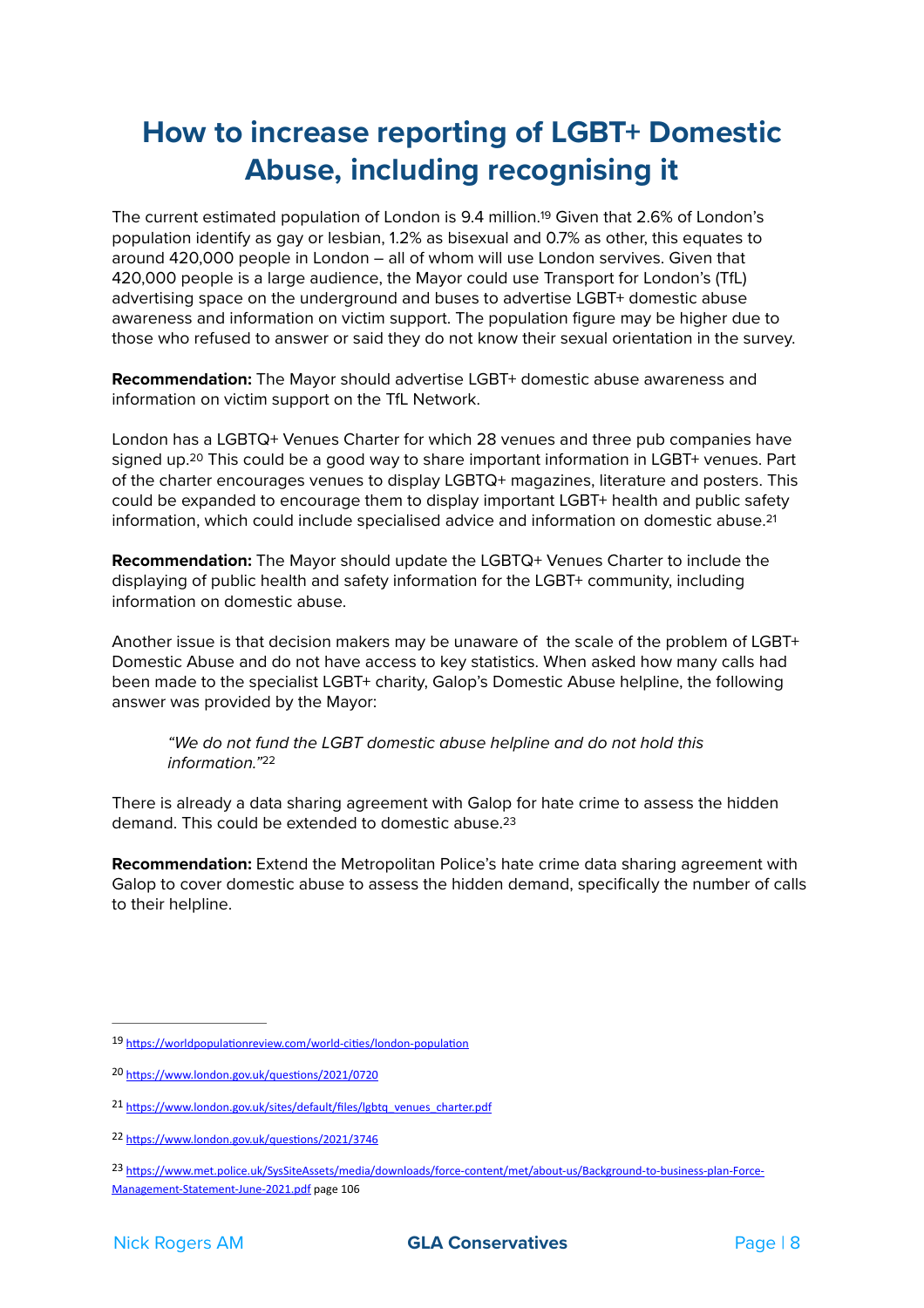### <span id="page-9-5"></span><span id="page-9-4"></span><span id="page-9-3"></span>**How to prevent LGBT+ Domestic Abuse**

The Children and Family Court Advisory and Support Service (Cafcass) leads the Domestic Abuse Perpetrator Programme (DAPP) which aims to help people who have been abusive towards their partners or ex-partners to change their behaviour and develop respectful, non-abusive relationships.<sup>[24](#page-9-0)</sup> This covers two projects in London, the Domestic Violence Intervention Project (DVIP) and RISE Mutual CIC.<sup>[25](#page-9-1)</sup> This is a general service and there is currently no specialist service for London's LGBT+ community.<sup>[26](#page-9-2)</sup> which as I have demonstrated, have their own unique needs.

The Independent Domestic Violence Advisor (IDVA) service, Cranstoun, has been exploring launching a perpetrator programme. With specialist help from LGBT+ charities such as Galop, this could provide a much-needed service.

**Recommendation:** MOPAC should explore launching a specialist programme to address the behaviour of LGBT+ perpetrators of domestic abuse.

<span id="page-9-0"></span><sup>24</sup> <https://www.cafcass.gov.uk/grown-ups/parents-and-carers/domestic-abuse/domestic-abuse-perpetrator-programme/>

<span id="page-9-1"></span><https://www.cafcass.gov.uk/grown-ups/parents-and-carers/directory-of-providers/#A15> [25](#page-9-4)

<span id="page-9-2"></span>[<sup>26</sup>](#page-9-5) Notes from a meeting with Dr Luke Martin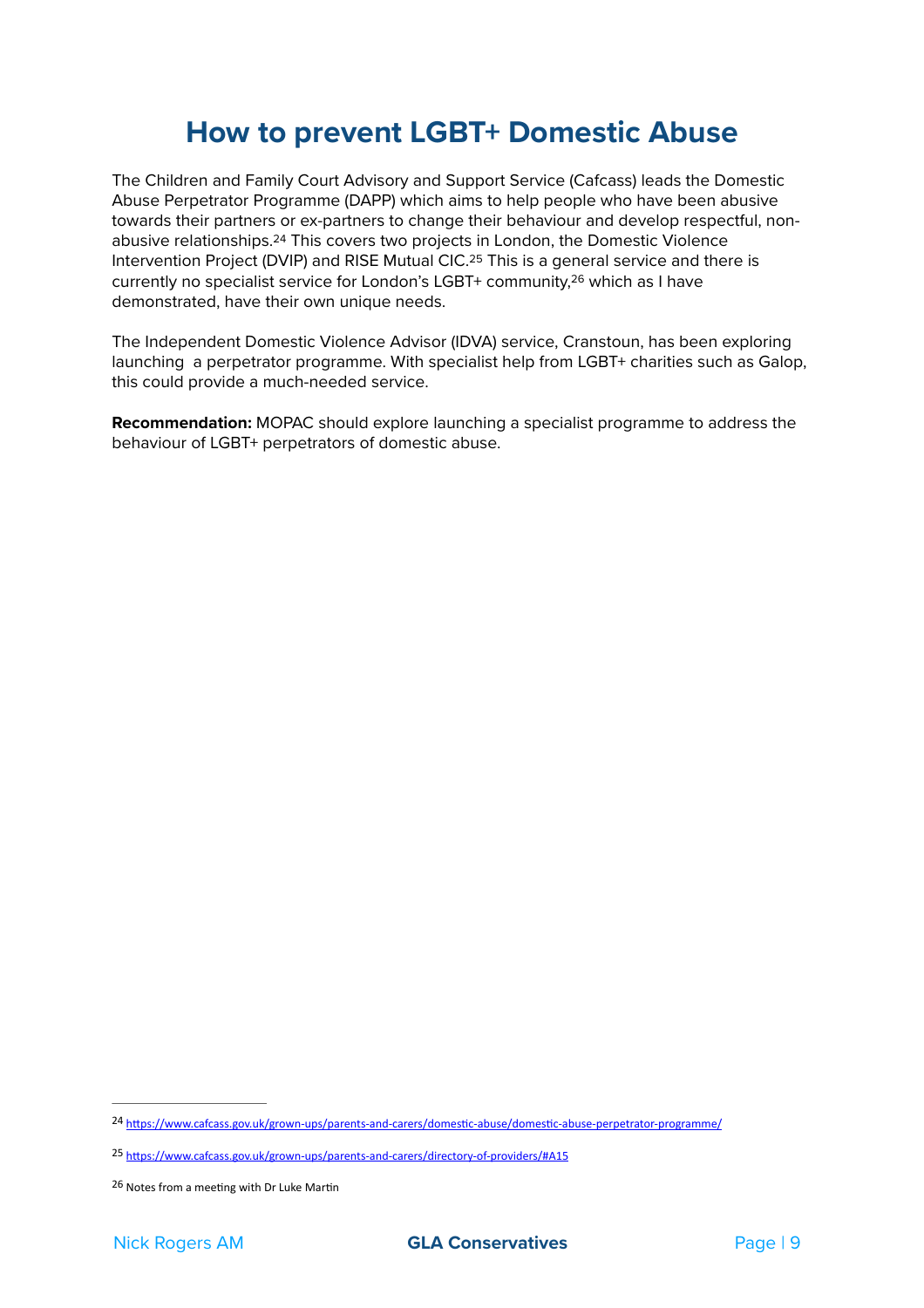# <span id="page-10-4"></span>**How to better address LGBT+ Domestic Abuse once it occurs**

Supporting victims throughout the process is key to tackling domestic abuse. Victims should be able to get the support they need to feel safe and move on from the impact of abuse.<sup>[27](#page-10-0)</sup>

<span id="page-10-6"></span><span id="page-10-5"></span>Currently, the Government's Code of Practice for Victims of Crime in England and Wales, says that a number of factors should be considered when assessing if a victim is vulnerable. These include if relevant, their social and cultural background, religious beliefs or political opinions, ethnic origin, domestic and employment circumstances, age, disability and mental health[.28](#page-10-1) Sexual orientation is not mentioned. In specific circumstances, victims should be treated as more vulnerable. For example, in 2016, Pride in London published survey data where 74% of respondents said they felt the need to hide their sexual orientation or gender identity.<sup>[29](#page-10-2)</sup> Often this is simply not discussing publicly, but in some circumstances it's to hide their sexual orientation from their family out of fear of their reaction. This needs to be considered when dealing with LGBT+ victims, who may be fearful that reporting domestic abuse will reveal their sexual identity to others without their permission.

**Recommendation:** The Government should update the section on vulnerability within the Code of Practice for Victims of Crime in England and Wales, to specifically consider sexual orientation.

<span id="page-10-7"></span>The Metropolitan Police Service recognises sexual orientation in its Investigation of Domestic Abuse Policy, stating:[30](#page-10-3)

*"The policy recognises people who identify as either lesbian, gay, bisexual, or Trans (LBGT+) or another sexual / gender minority may not be willing to come forward and report a domestic abuse incident. Domestic abuse does take place within same-sex relationships. O*ffi*cers are instructed to not disclose the LGBT+ status of the victim or suspect to their colleagues or family members. MPS personnel are instructed to consider the protected characteristics of the victim/suspect (as defined by Equality Act 2010) and treat according to their needs and avoid making assumptions or stereotyping. Policy users are directed to the HBA and FM policy and FGM policy should any of these issues or incidents arise"*

This is a positive statement and helps investigating officers understand some of the needs of LGBT+ domestic abuse victims. There may be room to strengthen this policy. While those in the LGBT+ community will suffer the same types of domestic abuse as others, there are some types which may be unique or more prominent. This can include:

- Threatening to disclose a partner's sexual orientation, gender identity, gender history, or HIV status without their consent
- Coercive and controlling behaviour around someone's romantic or sexual orientation and/or gender identity
- Denying that LGBT+ people in intimate relationships can experience domestic abuse

<span id="page-10-0"></span><sup>27</sup> <https://www.victimsupport.org.uk/crime-info/types-crime/domestic-abuse/>

<span id="page-10-1"></span><sup>28</sup> [https://www.gov.uk/government/publications/the-code-of-practice-for-victims-of-crime/code-of-practice-for-victims-of-crime-in](https://www.gov.uk/government/publications/the-code-of-practice-for-victims-of-crime/code-of-practice-for-victims-of-crime-in-england-and-wales-victims-code) [england-and-wales-victims-code](https://www.gov.uk/government/publications/the-code-of-practice-for-victims-of-crime/code-of-practice-for-victims-of-crime-in-england-and-wales-victims-code)

<span id="page-10-2"></span><https://www.bbc.co.uk/news/uk-england-london-36603501> [29](#page-10-6)

<span id="page-10-3"></span><sup>30</sup> <https://www.met.police.uk/SysSiteAssets/foi-media/metropolitan-police/policies/domestic-abuse-eia.pdf>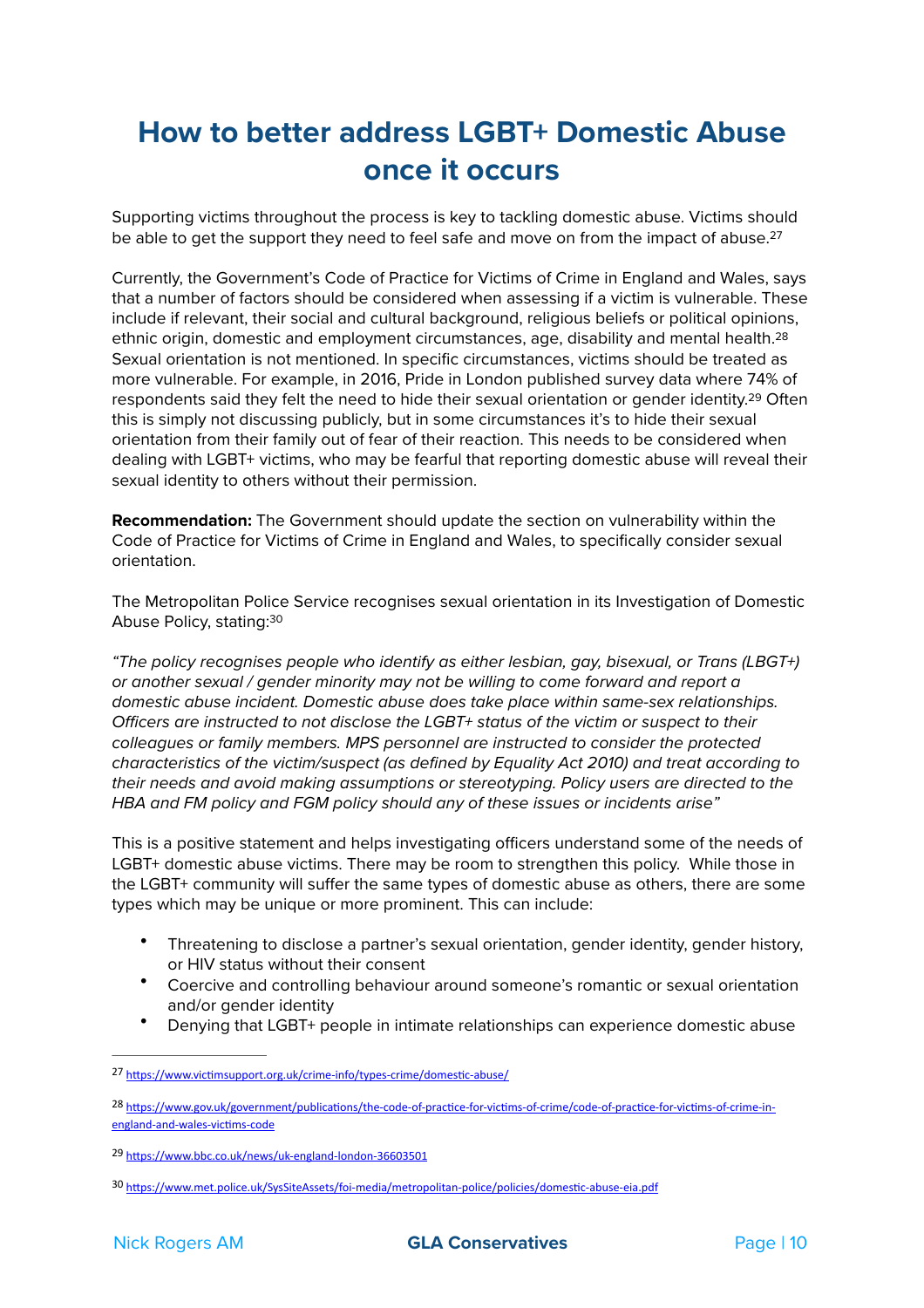- Undermining someone's romantic or sexual orientation and/or gender identity<br>• Ilsing bormones or gender-affirming medication to control someone
- Using hormones or gender-affirming medication to control someone
- Trying to change or supress someone's orientation or gender identity

Assumptions is another issue that may need to be better addressed in the Domestic Abuse Policy. When called to domestic incidents police officers often misinterpret scenes of LGBT+ domestic violence, mistaking partners for brothers, friends or flatmates. This could be overcome by mentioning that relationship statuses should not be assumed and that if unsure, a police officer attending an incident should ask.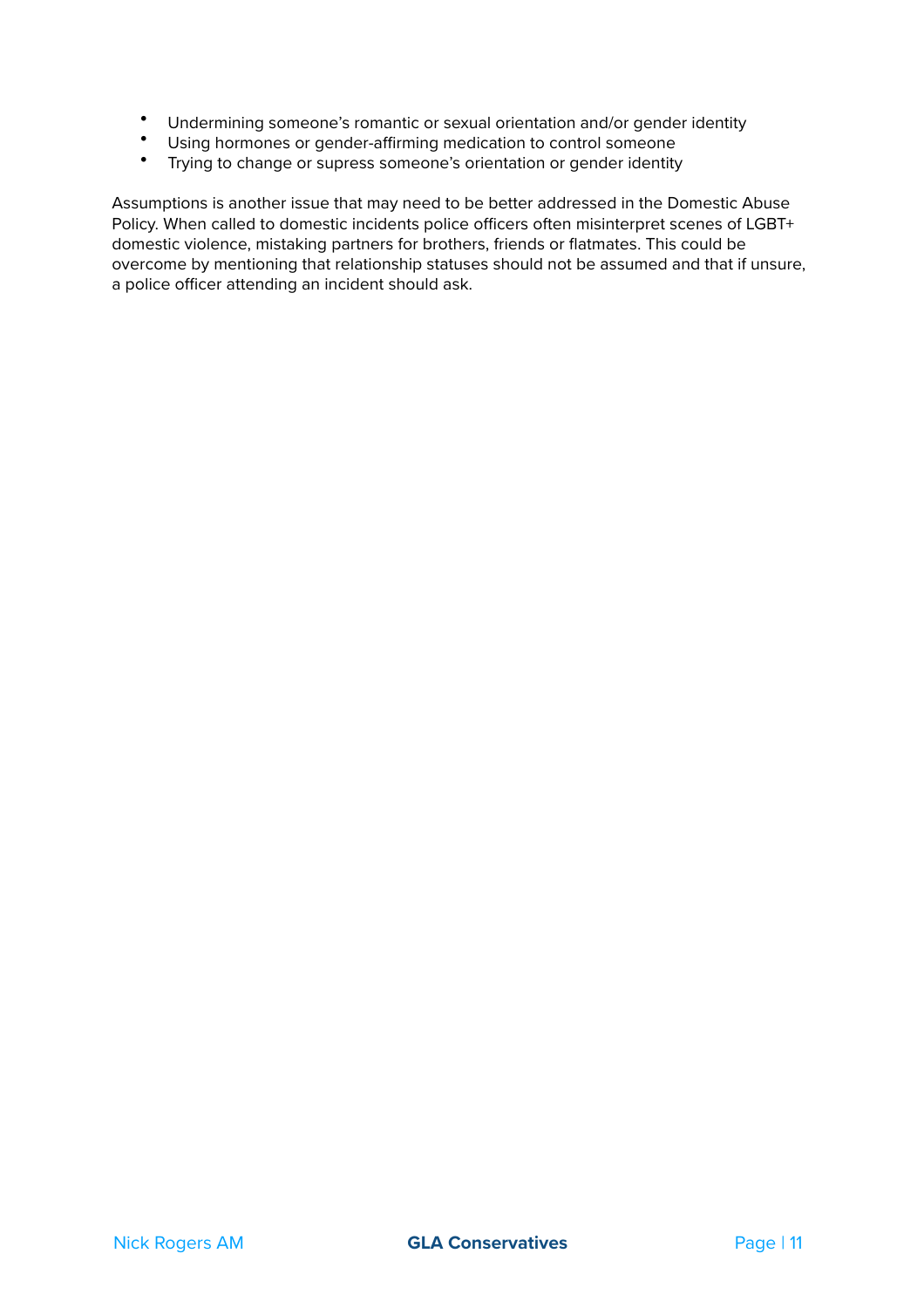### **Recommendations**

- **Recommendation One**: MOPAC should recommence funding to provide emergency accommodation for LGBT+ victims of domestic abuse on a permanent basis.
- **Recommendation Two:** The Mayor should advertise LGBT domestic abuse awareness and information on victim support on the TfL network.
- **Recommendation Three:** The Mayor should update the LGBTQ+ Venues Charter to include the displaying of public health and safety information for the LGBT+ community, including information on domestic abuse.
- **Recommendation Four:** Extend the Metropolitan Police's hate crime data sharing agreement with Galop to cover domestic abuse to assess the hidden demand, specifically the number of calls to their helpline.
- **Recommendation Five:** MOPAC to explore launching a specialist programme to address the behaviour of LGBT+ perpetrators.
- **Recommendation Six:** The Government should update the section on vulnerability within the Code of Practice for Victims of Crime in England and Wales, to specifically consider sexual orientation.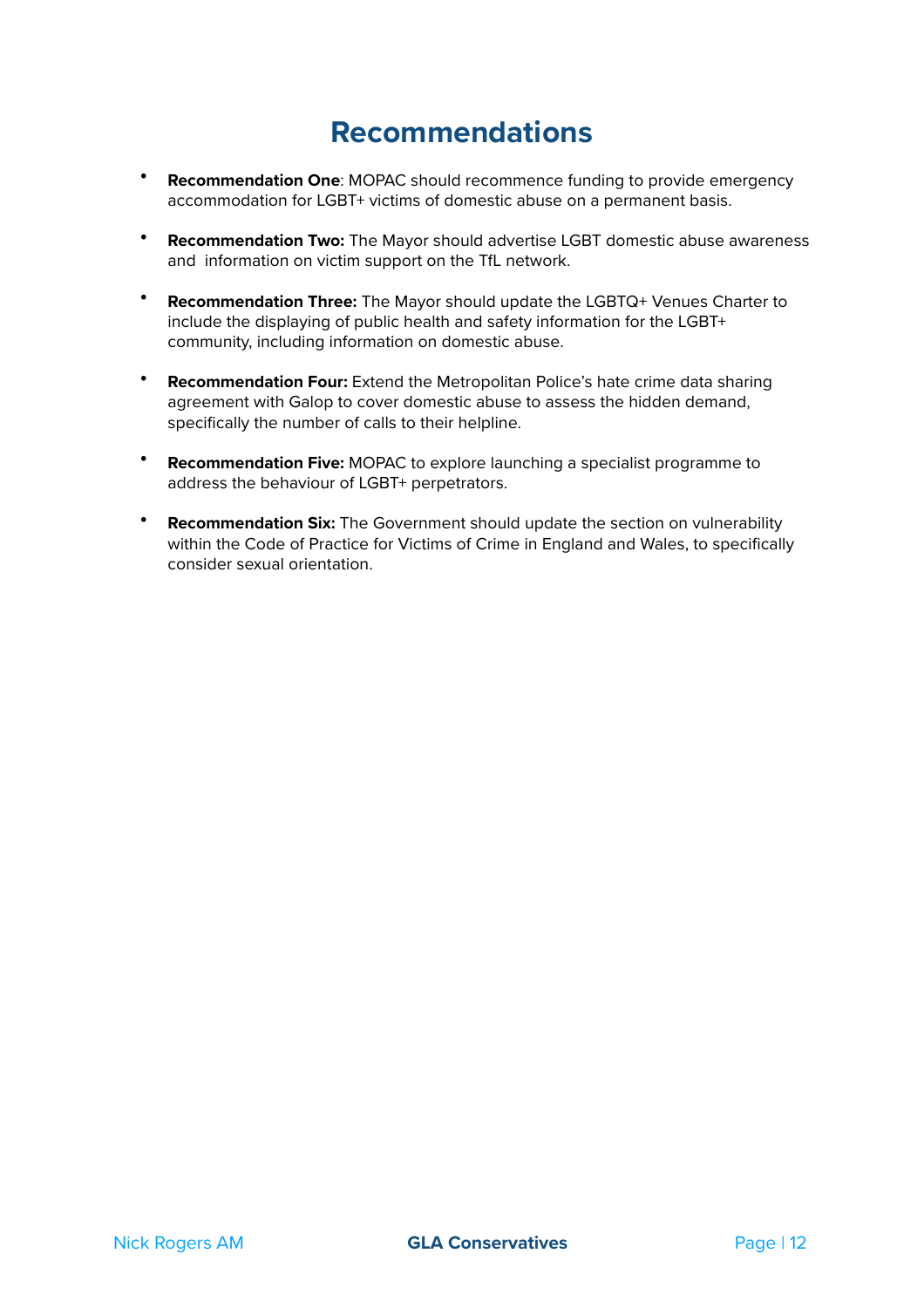# **Conclusion**

Work is being undertaken to address LGBT+ domestic abuse in London, but it very much seems to be in its infancy. In terms of numbers, it seems small compared to domestic abuse offences committed against heterosexual women, but there is clearly demand for services which is not being met.

The MPS is working on improving its response to LGBT+ issues, especially in the wake of the Stephen Port murders case, however, this is largely focused on hate crime.

Ensuring that the police understand LGBT+ domestic abuse and avoid incorrect assumptions is key to tackling this problem as well as making sure victims know that they are victims in the first place. Another key aspect is making sure victims have a safe place to go once they come forward. There appears to be no provision of specialist accommodation for victims of LGBT+ domestic abuse at this time.

The below recommendations aim to address these issues and provide services and support specific to victims of LGBT+ Domestic Abuse in London.